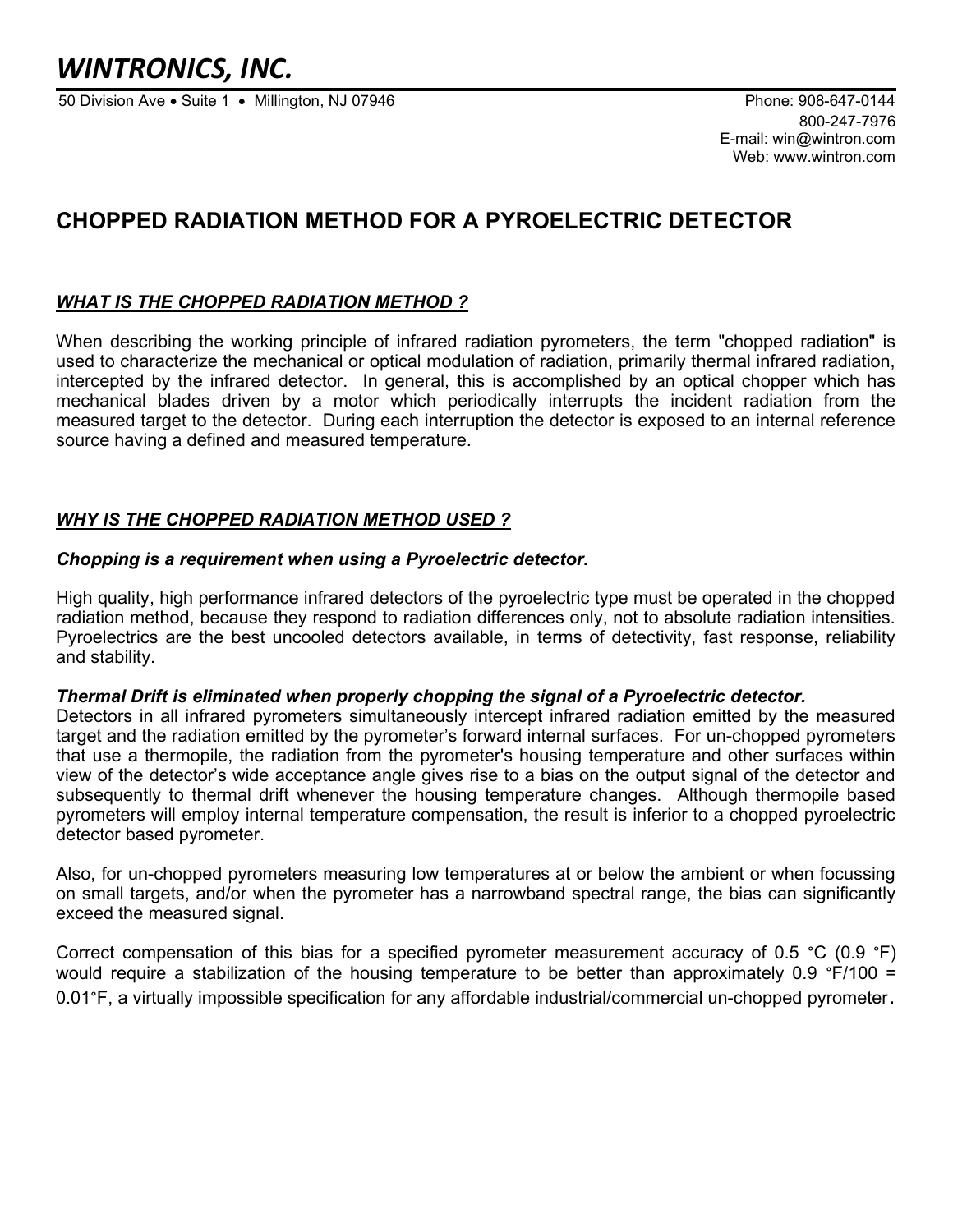A pyrometer that uses a chopped pyroelectric detector evaluates two subsequent signals in addition to the internal temperature of the pyrometer housing. The 'bias' of the detector is therefore eliminated.



During the short chopping cycles, which are normally in the millisecond range, Th and Rd do not change. The bias is thus eliminated completely and substituted using Rh, which is measured well within a specified reference accuracy of <0.5 °C (0.9 °F) over the permissible ambient temperature range.

#### Chopping Reduces Signal Noise to yield optimal NETD

( Noise Equivalent Temperature Differential, in other words, measured temperature resolution which is different than a 'displayed resolution' specification )

The chopped radiation method automatically provides a modulated signal with a precisely defined frequency. Such a signal lends itself to narrowband spectral ranges using digital signal processing with unsurpassed noise suppression and signal stability.